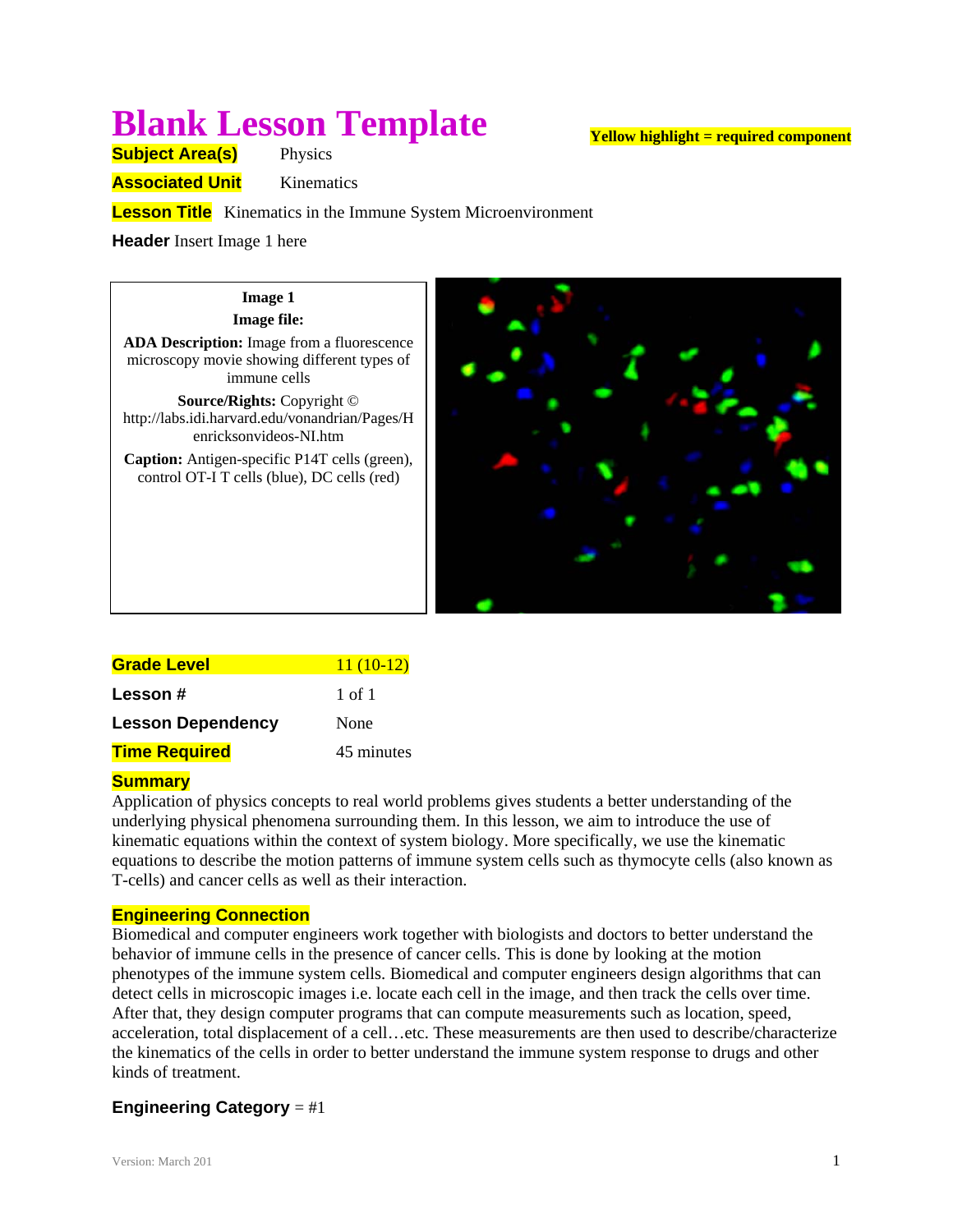Choose the category that best describes this activity's amount/depth of engineering content:

- 1. Relating science and/or math concept(s) to engineering
- 2. Engineering analysis or partial design
- 3. Engineering design process

#### **Keywords**

Biomedical engineer, speed, velocity, distance, displacement, acceleration, T-cells, cancer cells.

# **Educational Standards**

Texas TEKS

#### **Pre-Requisite Knowledge**

A basic knowledge of cell biology, algebra and physics skills.

#### **Learning Objectives**

After this lesson, students should be able to:

- Understand the equations of motion, displacement, velocity and acceleration
- Apply the equations of motion to the motion of organisms in the immune system microenvironment.

# **Introduction / Motivation**

(Start by showing a video clip showing for example a killer T cell attacking cancer cells). Can you describe what happened in that video clip? What kind of motion were the cells exhibiting, in other words, was it a constant velocity motion, an accelerated motion or other kind of motion? How can an engineer based on his knowledge help extract information from these videos that can aid in understanding the motion of these cells? How can an engineer quantify the motion of these cells, in other words compute the displacement, speed and acceleration of the cells? Do you think it is a difficult task to calculate these measurements?

# **Lesson Background & Concepts for Teachers**

There are a variety of quantities associated with the motion of objects - displacement (and distance), velocity (and speed), acceleration, and time. Knowledge of each of these quantities provides descriptive information about an object's motion.

The kinematic equations are a set of four equations that can be utilized to predict unknown information about an object's motion if other information is known. The equations can be utilized for any motion that can be described as being either a constant velocity motion (an acceleration of 0 m/s/s) or a constant acceleration motion. They can never be used over any time period during which the acceleration is changing. Each of the kinematic equations includes four variables. If the values of three of the four variables are known, then the value of the fourth variable can be calculated. In this manner, the kinematic equations provide a useful means of predicting information about an object's motion if other information is known. For example, if the acceleration value and the initial and final velocity values of a cell are known, then the displacement of the cell and the time can be predicted using the kinematic equations.

The four kinematic equations that describe an object's motion are:

$$
d = v_i t + \frac{1}{2} a t^2
$$
  

$$
v_f^2 = v_i^2 + 2 a t
$$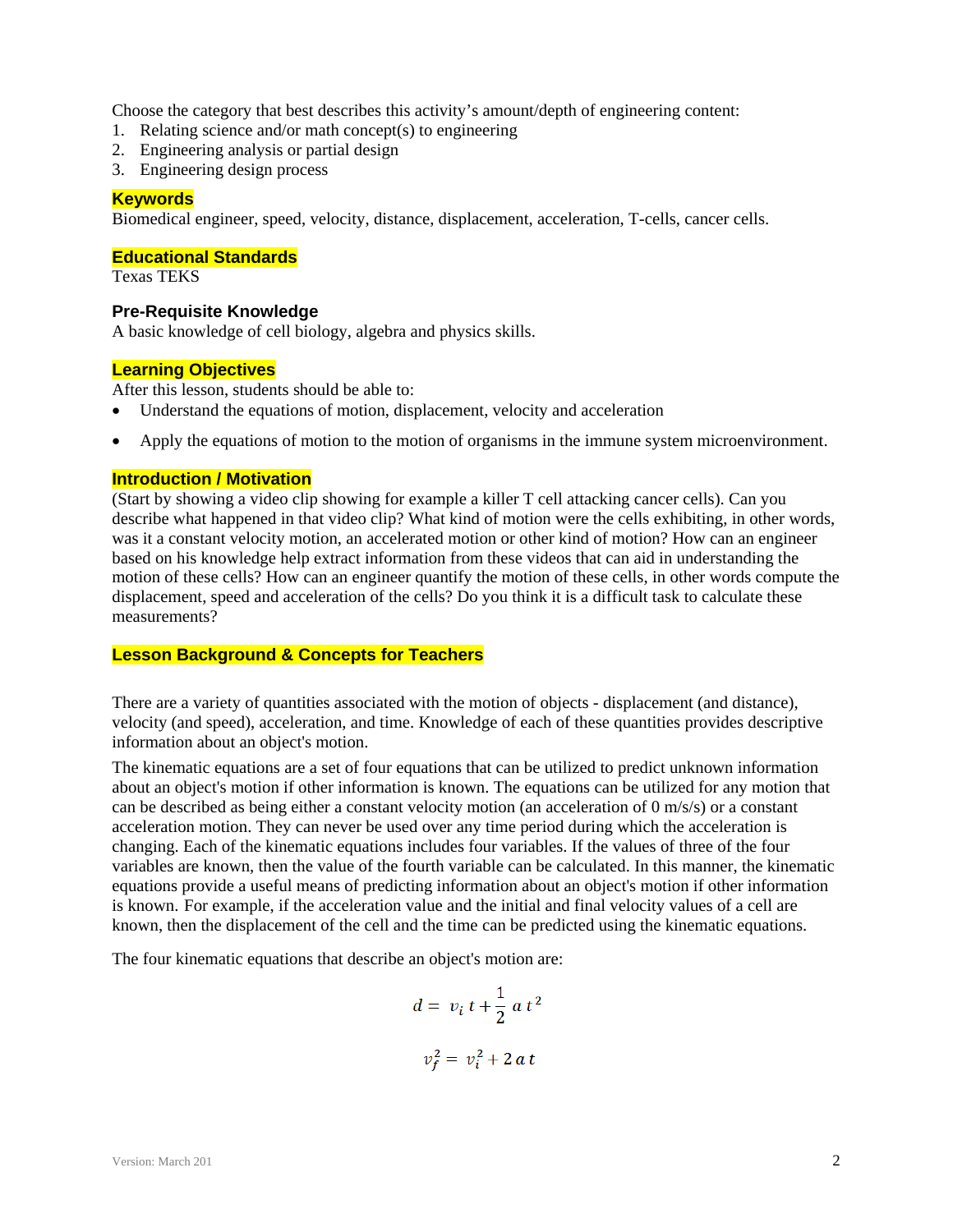$$
v_f = v_i + a t
$$

$$
d = \frac{v_i + v_f}{2} t
$$

There are a variety of symbols used in the above equations. Each symbol has its own specific meaning. The symbol *d* stands for the *displacement* of the object. The symbol *t* stands for the *time* for which the object moved. The symbol *a* stands for the *acceleration* of the object. And the symbol *v* stands for the *velocity* of the object; a subscript *i* of the *v* indicates that the velocity value is the *initial velocity* and a subscript *f* indicates that the final velocity value is the *final velocity.*

#### **Vocabulary / Definitions**

| <b>Word</b> | Definition |
|-------------|------------|
|             |            |
|             |            |

# **Associated Activities**

Modeling Immune System Cell 2-Dimensional Motion

#### **Lesson Closure**

#### **Assessment**

Quiz on kinematics: See attachments.

**Lesson Extension Activities**

#### **Additional Multimedia Support**

#### **References**

Immune cell movies: Von Andrian Lab, CBR Institute Harvard Medical School, http://labs.idi.harvard.edu/vonandrian/Pages/Henricksonvideos-NI.htm

Killer T-cell attacking Cancer cell movie: http://www.youtube.com/watch?v=jgJKaP0Sj5U

#### **Attachments**

Modeling Immune System Cell 2-Dimensional Motion (doc)

Quiz on kinematics (doc)

**Other**  None

**Redirect URL**  None

**Contributors** Amin Merouane, Roberto Dimaliwat

#### **Supporting Program**